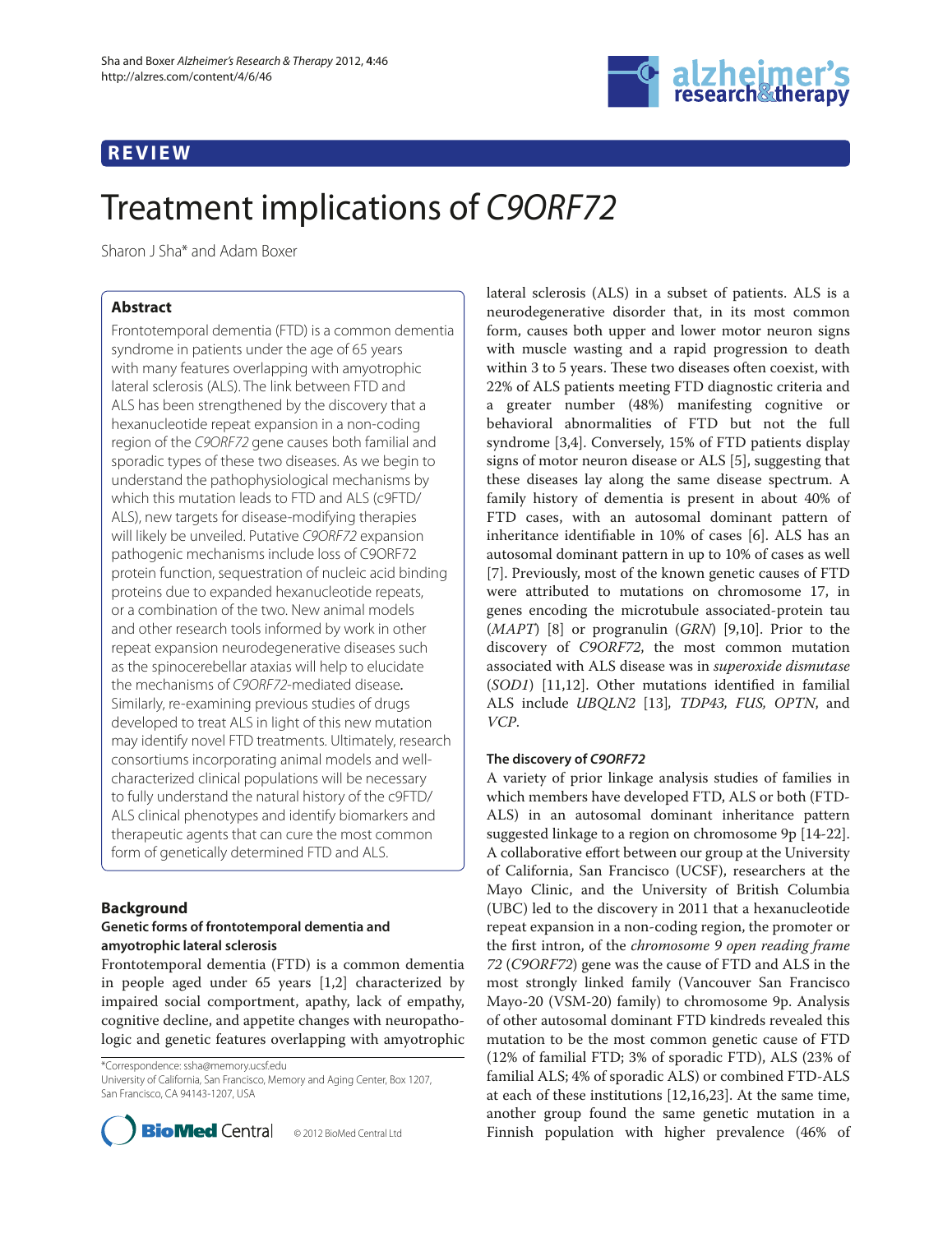familial ALS; 21% of sporadic ALS) [24]. In the initial studies, the clinical disease phenotypes associated with this mutation most commonly included FTD, ALS, and FTD-ALS [25-27]. Less frequently, other phenotypes, such as the non-fluent variant of primary progressive aphasia (nfvPPA) and semantic variant of primary progressive aphasia (svPPA), both with and without motor neuron disease, have been observed [12,28,29] in addition to Alzheimer's disease [30]. At autopsy, examination of these mutation carriers identified frontotemporal lobar degeneration-TAR DNA binding protein-43 (TDP-43; FTLD-TDP) neuropathology in all. The location, morphology, and distribution of TDP-43 immunoreactive inclusions define the TDP subtype of FTD pathology [31] and two subtypes, FTLD-TDP type A and type B, have been reported in association with the *C9ORF72* mutation [26-32]. Additionally, immunoreactivity to ubiquilin (UBQLN) and p62 (sequestosome 1), proteins involved in cellular protein degradation pathways, as well as an as yet unidentified protein, have been noted in mutation carriers [12,16,26-29,32-35] and have been hypothesized to be signature pathological features of *C9ORF72*-related disease [35].

## **Treatment implications**

The discovery of the *C9ORF72* mutation has important treatment implications for patients with FTD.

First, this mutation may reveal important mechanistic information about the molecular triggers for FTD and ALS, thus allowing the identification of novel drug targets. In addition, the discovery of *C9ORF72* mutations as a cause of FTD may help to resolve some confusing dissociations between two genes that, when mutated, cause ALS but rarely FTD, yet are found at autopsy in the form of insoluble protein deposits in both disorders: TDP-43 and *fused in sarcoma* (FUS). Since both TDP-43 and FUS are RNA binding proteins, the finding that *C9ORF72* expansions have the potential to alter RNA binding protein levels may be particularly important for understanding the biochemical mechanisms underlying FTD-ALS. Specifically, *C9ORF72* repeat expansions decrease the levels of TDP-43 or FUS, which could affect RNA transport or processing and may be a key pathophysiological trigger for FTD-ALS. In addition, *C9ORF72* mutations could also impair RNA metabolism if the hexanucleotide repeat expansions sequester other nucleic acid binding proteins [23]. Thus, cellular RNA processing and transport mechanisms are likely to be key drug targets for FTD-ALS.

Second, since the *C9ORF72* mutation is by far the most prevalent cause of FTD and ALS, accounting for 11.7% of familial FTD, 22.5% of familial ALS, and 4% of sporadic ALS [23], and as much as 46% of familial ALS and 21.1% of sporadic ALS in a Finnish population [24], a treatment developed for *C9ORF72* mutation carriers might eventually find a use in both inherited and sporadic forms of these diseases, potentially benefitting a significant proportion of patients with both disorders. Both possibilities are discussed in greater detail below.

# **Drug discovery opportunities afforded by the** *C9ORF72* **mutation**

# **Target identification**

Targeting the pathological mechanism responsible for *C9ORF72*-associated FTD and ALS is a logical first step in leveraging this discovery to develop new treatments for both *C9ORF72*-associated disease as well as other forms of FTD and ALS. Two non-mutually exclusive mechanisms might explain the pathogenesis of *C9ORF72*related FTD-ALS. Expanded repeat disorders in untranslated regions or introns generally can cause disease pathogenesis by loss of function due to decreased protein expression, or by toxic gain of function due to inclusion of multiple repeats within DNA or RNA transcripts [36]. The hexanucleotide expansion can occur in the *C9ORF72* gene promoter region that binds to transcription regulatory factors. This can lead to decreased *C9ORF72* gene transcription and ultimately protein expression. Consistent with this hypothesis, one of the three RNA splice variant mRNAs from *C9ORF72* was decreased in mutation carriers compared to non-carriers in two separate studies [23,37]. Thus, one target for new FTD drugs might be agents that increase C9ORF72 protein levels, or make up for the loss of C9ORF72 protein function.

Expanded hexanucleotide repeats in RNA transcripts could result in aberrant splicing or generation of RNA fragments that form nuclear inclusions. These foci could sequester RNA-binding proteins in the nucleus and alter regulation and splicing of other genes. As a result, the C9ORF72 hexanucleotide expansion RNA foci could have multi-systemic effects. Such a sequestration mechanism occurs in other non-coding repeat expansion diseases such as myotonic dystrophy (DM1) and fragile X-associated tremor/ataxia syndrome (FXTAS) [38,39], which have both neuronal and non-neuronal phenotypes. This suggests that a second target for new FTD therapies would be the repeat expansions themselves or the RNA fragment foci that form as a result of the repeat expansions. A final possibility is that RNA-binding protein sequestration by expanded hexanucleotide repeats and haploinsufficiency of C9ORF72 protein both contribute to the disease mechanism and could be targets for therapeutic intervention (Figure 1).

## **RNA as a therapeutic target**

Clues to identifying which compounds might prove efficacious for *C9ORF72*-related disease can be found by looking at other neurodegenerative disease models with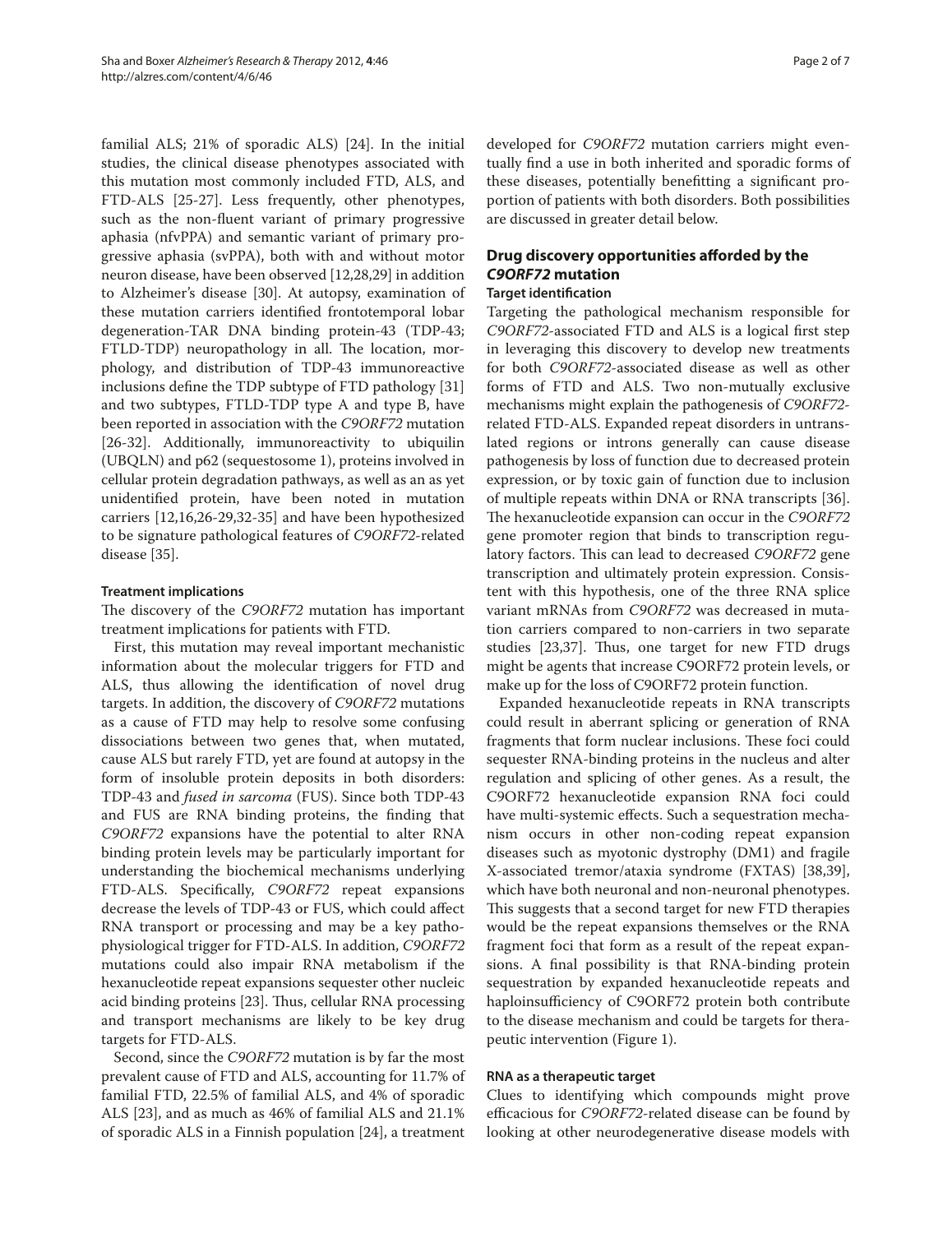

similar repeat expansion pathophysiology. DM1, FXTAS, and several spinocerebellar ataxias have repeat expansions in non-coding regions that may lead to targeted drug discovery efforts or already have these underway [40]. Examining previously tested drugs (both failed and promising) and drug targets in these disorders might provide starting points for *C9ORF72*. RNA antisense oligonucleotides have been studied in DM1 [41,42], were tolerated in a phase I clinical trial for SOD1-related ALS, and could be applied in c9FTD/ALS. These oligonucleotides could act to interrupt sequestration of critical proteins by toxic RNA hexanucleotide repeat expansions or potentially alter the transcription or splicing of *C9ORF72*. Alternatively, the oligonucleotides could disrupt RNA hairpin structures or other steric conformations that are thought to have toxic effects in other repeat expansion mutation diseases [36,39,43].

#### **TDP-43 as a drug target**

TDP-43 is another attractive drug target in *C9ORF72* related FTD/ALS. Although TDP type A and B have been reported, all autopsy studies of *C9ORF72* mutation carriers thus far have been noted to have TDP-43 pathology. Even with the variable FTLD-TDP pathology, a compound that increases clearance or inhibits aggregation of TDP-43 protein could be useful in c9FTD/ALS. One compound that does this is methylene blue, which can decrease TDP-43 aggregation *in vitro* [44], although, thus far, methylene blue has failed to demonstrate improvements in motor function in TDP-43 mouse models of ALS [45]. Methylene blue may also promote autophagy [46]. Compounds that increase cellular protein turnover via autophagy or the proteasome pathway might also be candidate therapies for *C9ORF72*-related disease, particularly since there is evidence of accumulation of proteins such as UBQLN and p62 in these cases [33]. Finally, if developed, immunotherapies (vaccines or neutralizing antibodies) targeted towards TDP-43 would be attractive therapies. A variety of such therapies are in development for neurodegenerative diseases with tau, amyloid, and synuclein pathology.

## **Target validation**

In order to determine which mechanism(s) is/are pathogenic, cell-based studies or animal models of *C9ORF72* related disease are needed. Transgenic mouse models have been used to study many degenerative diseases, including Alzheimer's disease and ALS, and may ultimately be most useful for developing *C9ORF72*-targeted therapeutics. In addition, if *C9ORF72* homologues exist in *Caenorhabditis elegans* and *Drosophila*, these model systems may also be useful for target identification [47]. Induced pluripotent stem cells have also been used to create both patient- and disease-specific cells [48] in order to better study the pathophysiology [49]. High throughput drug screening using cells from *C9ORF72* mutation gene carriers, such as those that we have derived from the VSM-20 family, could be used to screen for potential compounds. When therapeutic interventions are identified, patient-specific cell lines can be used to test the toxicology and potential benefit for that individual patient. Given the heterogeneity of *C9ORF72* phenotypes, with both slowly and rapidly progressive forms of disease [50], use of patient-specific induced pluripotent stem cells may be particularly useful for *C9ORF72*-related disease.

## **Application of current ALS experimental therapeutics to C9ORF72 disease**

Other potential agents to consider for treatment of c9FTD/ALS are ones already used or in late stage clinical trials in ALS [51]. Considering the pathological, genetic, and phenotypic similarities now known to be shared with FTD, drugs found to be efficacious for ALS might also be expected to benefit individuals with FTD due to TDP-43, particularly those caused by *C9ORF72*. Riluzole, a neuroprotective agent thought to block voltage-dependent sodium channels on glutamatergic nerve terminals, is the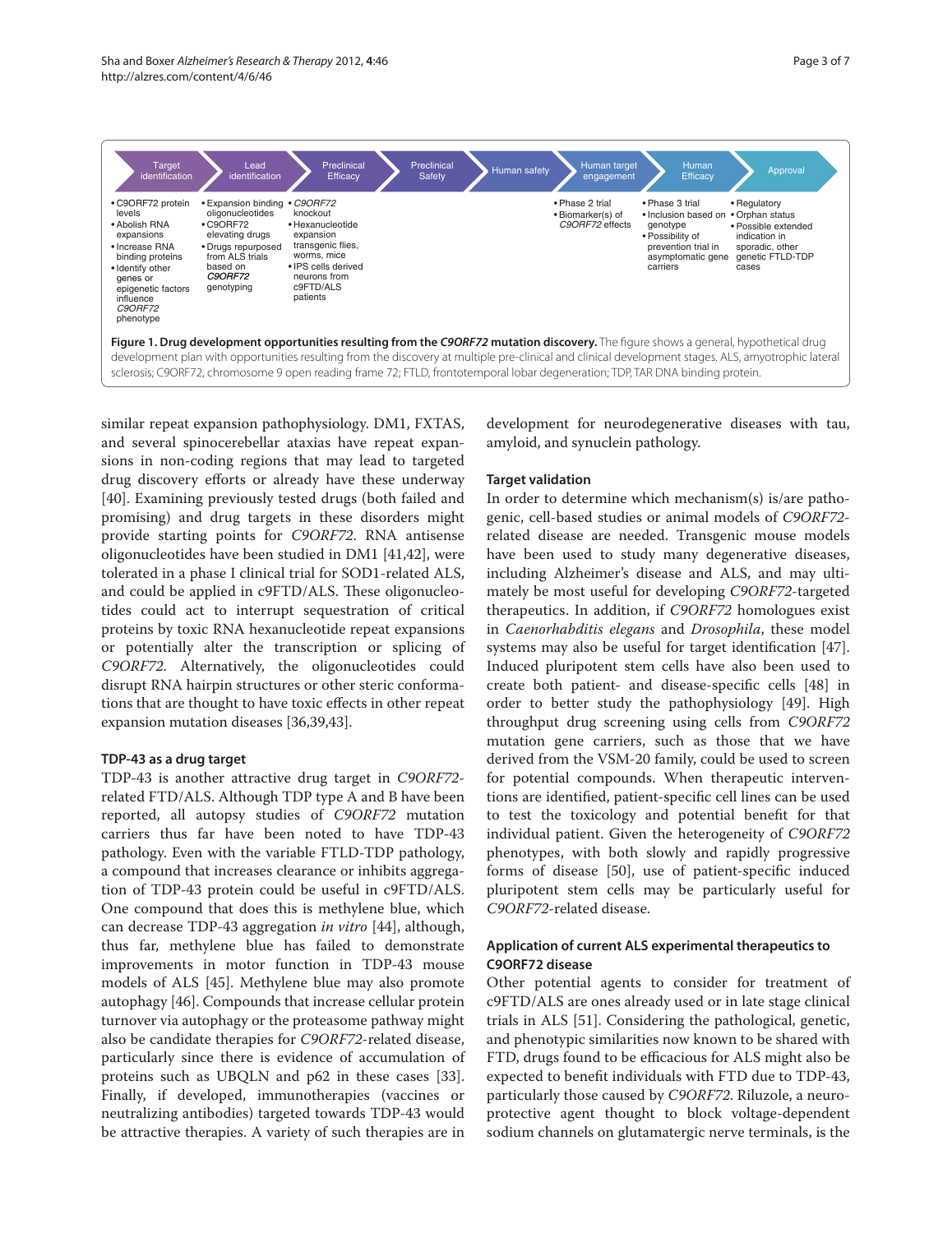only US Food and Drug Administration-approved drug to treat ALS and has been shown to reduce mortality, though modestly [52-54], and may be worthwhile testing in preclinical *C9ORF72* models. Dexpramipexole, an enantiomer of pramipexole, is thought to have antiinflammatory properties and was recently found to attenuate the decline in function using the ALS Functional Rating Scale-Revised (ALSFRS) in a dosedependent manner with good tolerability in ALS [55]. Fingolimod, an anti-inflammatory drug used to treat multiple sclerosis in several countries outside the United States, will soon begin phase II clinical trial in ALS [56] and may also have promise in FTD. Clinical trials of agents that have clearly shown no benefit in ALS, like those with lithium [57], may also be useful in guiding such therapies away from use in FTD due to *C9ORF72*.

To streamline identification of promising treatments for *C9ORF72*-related disease, cases from previous ALS clinical trials should be genotyped. Given the high prevalence of the *C9ORF72* mutation in ALS, agents that are beneficial for sporadic ALS may also be useful in *C9ORF72*-associated FTD and FTD-ALS. Such a response might be predicted if *post hoc* genetic analyses of previous ALS clinical studies showed that *C9ORF72*  patients clearly benefited from a drug. Even if an overall ALS clinical trial was negative, it remains possible that *C9ORF72* carriers could have been a responsive subpopulation in whom effects were masked by non-carriers. Similarly, it would be of interest to genotype patients who respond particularly well to a given therapy to assess whether this relates to *C9ORF72* gene status.

## **Identifying disease modifying factors**

Studying patients who are carriers of the *C9ORF72* mutation with particular attention to the genetic and environmental factors that can slow or alter the disease phenotype is another way to learn about the disease mechanism to identify potential drug targets. An example of a slowly progressive FTD (FTD-SP) phenotype of *C9ORF72* disease has been described recently [50]. FTD-SP patients have features of FTD, yet have been noted to have minimal atrophy on structural MRI and little to no progression on sequential neuropsychological measures. Identifying the factors that affect the rate of disease progression like those in FTD-SP patients would provide insight into other targets for potential therapies. An important question that has yet to be answered is whether the number of hexanucleotide repeats affects the *C9ORF72* phenotype, similar to other repeat expansion disorders. Preliminary studies have found that normal controls have no more than 23 to 30 repeats of the hexanucleotide (GGGGCC), but carriers of the mutated alleles usually have over 60 [37] and as high as 1,600 [23], although the number of repeats is not easily quantified.

It is also likely that other genes exist that modify the *C9ORF72* phenotype. For example, in FTLD-TDP caused by progranulin (*GRN*) mutations, a number of genes and microRNAs have been identified that alter the disease phenotype [58]. The presence of certain TMEM106B single nucleotide polymorphisms was shown to reduce *GRN* mutation penetrance possibly by modifying progranulin protein levels [59]. TMEM106B could thus be a target for new therapies for patients with *GRN* mutations, and similarly, genes that modify C9ORF72 protein levels or function would be good targets for drugs in *C9ORF72* mutation carriers.

Studies such as COHORT-HD (Cooperative Huntington's Observational Research Trial) that seek to identify genetic and environmental factors that modify disease progression are being pursued in other repeat expansion diseases such as Huntington's disease [60] and suggest that similar efforts should be pursued in c9FTD/ALS. A large study like this, if employed for *C9ORF72*, could identify both genetic and epigenetic factors that influence the *C9ORF72* hexanucleotide expansion phenotype. Potentially, factors such as the number of hexanucleotide repeats, brain atrophy pattern at baseline, or environmental exposures could be used to identify other targets for *C9ORF72* disease modifying agents.

## **Human clinical trials**

In preparing for clinical trials on mutation carriers of *C9ORF72*, a first step would be to use the *C9ORF72* genotype as a biomarker for diagnostic inclusion. If the rate of progression of disease is related to the length of repeats, as seen in other repeat expansion diseases like spinocerebellar ataxias and Huntington's disease, this could also help to select certain populations of *C9ORF72* mutation carriers who are expected to progress at the same rate. To determine if a particular agent is modifying the course of *C9ORF72* disease or delaying expression of the disease phenotype in a mutation carrier, a biomarker that accurately captures disease progression would be particularly helpful.

A cure for *C9ORF72*-related disease is more likely if a disease modifying treatment can be initiated early in the course of the disease, ideally before the onset of disease. By following the model of other groups that study autosomal dominant forms of dementia, such as the Dominantly Inherited Alzheimer Network (DIAN), future researchers can emulate methods to study the effect of the *C9ORF72* mutation in presymptomatic mutation carriers. DIAN is a clinical research network that studies the presymptomatic events that occur in autosomal dominant Alzheimer's disease gene (mainly presenilin 1 and amyloid precursor protein) carriers to learn about the disease. DIAN has identified changes in neuroimaging and fluid biomarkers that precede the development of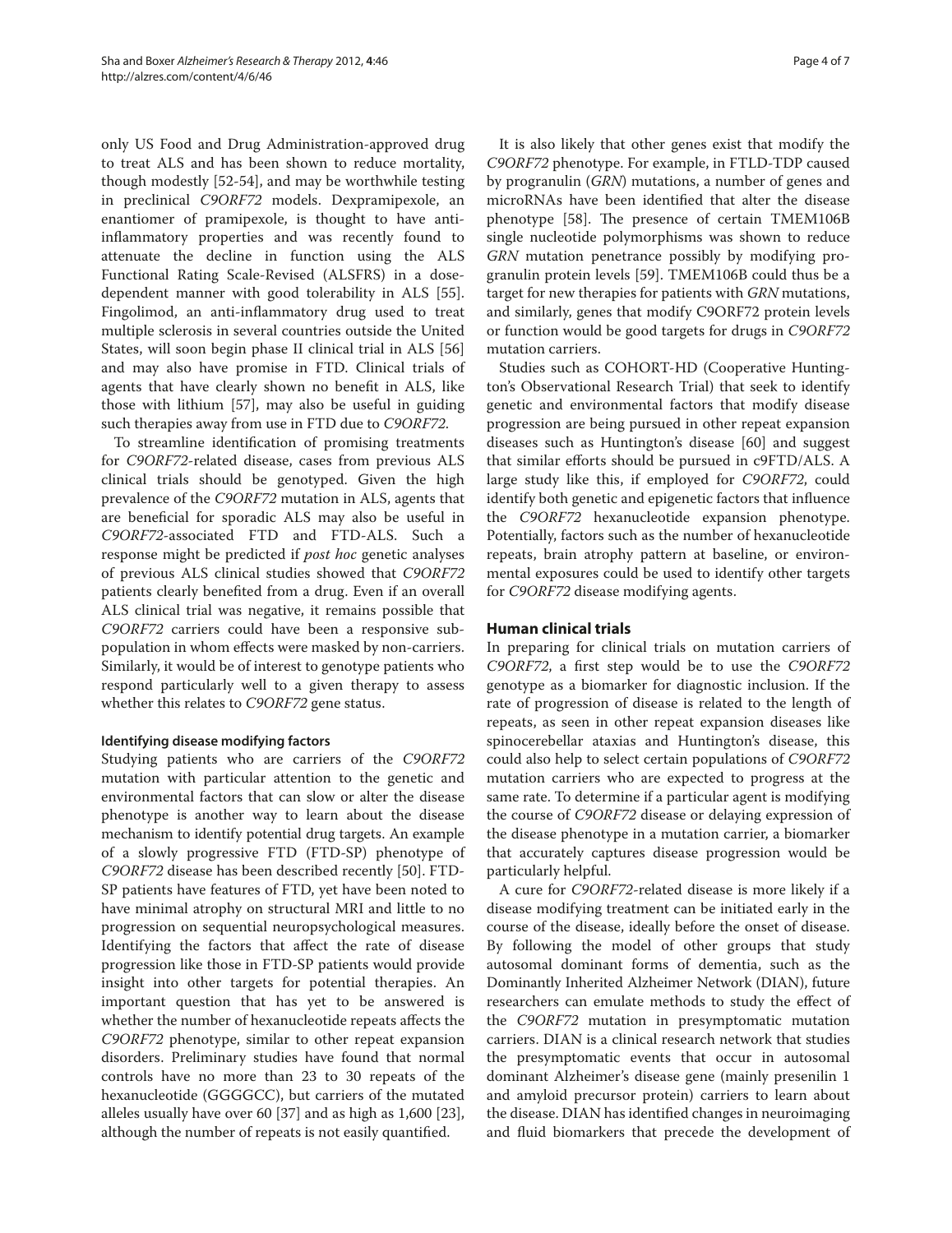AD in these cases, often by 15 years or more. Biomarkers will be crucial to gauge the efficacy of therapeutic agents in clinical trials of disease modifying agents initiated before the patient displays clinically manifest disease. Such a presymptomatic 'prevention' trial is currently planned for DIAN as well as another similar Alzheimer's disease initiative called the Alzheimer's Disease Prevention Initiative. Once biomarkers that capture *C9ORF72* disease progression are developed (one possibility might be cerebrospinal fluid TDP-43 measurements), similar *C9ORF72* prevention clinical trials might be considered.

#### **Conclusions**

The discovery of the hexanucleotide repeat expansion in the *C9ORF72* gene is a major step forward in understanding the pathophysiology of the FTD/ALS spectrum of diseases. With this information, the time is ripe for developing treatments that target specific C9ORF72associated disease mechanisms. Moreover, the link between various inherited neurodegenerative diseases like FXTAS, DM1, spinocerebellar ataxias, and FTD is becoming stronger as more is learned about the pathogenic mechanisms of nucleotide expansion repeat diseases. A possible common mechanism for all FTLD-TDP diseases involving RNA processing abnormalities could also facilitate the identification of novel therapeutic agents. In order to achieve the goals of finding a diseasemodifying agent for *C9ORF72* FTD/ALS, an appropriate biomarker of disease progression or severity must be identified to be used in human pharmacodynamics and efficacy studies. For example, if TDP-43 is the drug target, then finding an *in vivo* tool for measuring the burden of pathology, such as a cerebrospinal fluid or imaging biomarker, might be necessary. Likewise, if raising disease-relevant mRNA levels is the goal of a potential compound, it is important to demonstrate that the RNA levels change with disease. Measuring cerebrospinal or plasma RNA levels might be one way to demonstrate such target engagement in human subjects. Future clinical trials could also use measurements of such levels as a surrogate endpoint of efficacy. Further research is required before specific C9ORF72-related compounds can be developed and tested in humans, but the discovery of the *C9ORF72* mutation suggests that an important pathophysiological mechanism involves FTLD-TDP RNA processing. This finding may lead to new therapies for FTD, ALS, and possibly other repeat expansion degenerative disorders.

#### **Abbreviations**

ALS, amyotrophic lateral sclerosis; C9ORF72, chromosome 9 open reading frame 72; DIAN, Dominantly Inherited Alzheimer Network; DM1, myotonic dystrophy; FTD, frontotemporal dementia; FTD-SP, slowly progressive FTD; FTLD, frontotemporal lobar degeneration; FXTAS, fragile X-associated tremor/ataxia syndrome; GRN, progranulin; MRI, magnetic resonance imaging; TDP, TAR DNA binding protein; UBQLN, ubiquilin; VSM-20, Vancouver San Francisco Mayo-20 family.

#### **Competing interests**

SJS declares no competing interests. AB has been a consultant for Bristol Myers Squibb, Genentech, Plexikkon, Phloronol, Envivo and TauRx and receives research support from Allon Therapeutics, Bristol Myers Squibb, Janssen, Forest, Pfizer and Genentech.

#### **Acknowledgements**

AB is funded by NIH grants R01AG038791, R01AG031278, the John Douglas French Foundation, Alzheimer's Drug Discovery Foundation, the Association for Frontotemporal Degeneration, the Silicon Valley Foundation, the Agouron Institute, the Tau Research Consortium and the Hellman Family Foundation.

#### Published: 27 November 2012

#### **References**

- 1. Knopman DS, Petersen RC, Edland SD, Cha RH, Rocca WA: The incidence of frontotemporal lobar degeneration in Rochester, Minnesota, 1990 through 1994. Neurology 2004, 62:506-508.
- 2. Ratnavalli E, Brayne C, Dawson K, Hodges JR: The prevalence of frontotemporal dementia. Neurology 2002, 58:1615-1621.
- 3. Lomen-Hoerth C, Murphy J, Langmore S, Kramer JH, Olney RK, Miller B: Are amyotrophic lateral sclerosis patients cognitively normal? Neurology 2003, 60:1094-1097.
- 4. Ringholz GM, Appel SH, Bradshaw M, Cooke NA, Mosnik DM, Schulz PE: Prevalence and patterns of cognitive impairment in sporadic ALS. Neurology 2005, 65:586-590.
- 5. Lomen-Hoerth C, Anderson T, Miller B: The overlap of amyotrophic lateral sclerosis and frontotemporal dementia. Neurology 2002, 59:1077-1079.
- 6. Goldman JS, Rademakers R, Huey ED, Boxer AL, Mayeux R, Miller BL, Boeve BF: An algorithm for genetic testing of frontotemporal lobar degeneration. Neurology 2011, 76:475-483.
- 7. Kiernan MC, Vucic S, Cheah BC, Turner MR, Eisen A, Hardiman O, Burrell JR, Zoing MC: Amyotrophic lateral sclerosis. Lancet 2011, 377:942-955.
- 8. Hutton M, Lendon CL, Rizzu P, Baker M, Froelich S, Houlden H, Pickering-Brown S, Chakraverty S, Isaacs A, Grover A, Hackett J, Adamson J, Lincoln S, Dickson D, Davies P, Petersen RC, Stevens M, de Graaff E, Wauters E, van Baren J, Hillebrand M, Joosse M, Kwon JM, Nowotny P, Che LK, Norton J, Morris JC, Reed LA, Trojanowski J, Basun H, et al.: Association of missense and 5'-splicesite mutations in tau with the inherited dementia FTDP-17. Nature 1998. 393:702-705.
- 9. Baker M, Mackenzie IR, Pickering-Brown SM, Gass J, Rademakers R, Lindholm C, Snowden J, Adamson J, Sadovnick AD, Rollinson S, Cannon A, Dwosh E, Neary D, Melquist S, Richardson A, Dickson D, Berger Z, Eriksen J, Robinson T, Zehr C, Dickey CA, Crook R, McGowan E, Mann D, Boeve B, Feldman H, Hutton M: Mutations in progranulin cause tau-negative frontotemporal dementia linked to chromosome 17. Nature 2006, 442:916-919.
- 10. Cruts M, Gijselinck I, van der Zee J, Engelborghs S, Wils H, Pirici D, Rademakers R, Vandenberghe R, Dermaut B, Martin JJ, van Duijn C, Peeters K, Sciot R, Santens P, De Pooter T, Mattheijssens M, Van den Broeck M, Cuijt I, Vennekens K, De Deyn PP, Kumar-Singh S, Van Broeckhoven C: Null mutations in progranulin cause ubiquitin-positive frontotemporal dementia linked to chromosome 17q21. Nature 2006, 442:920-924.
- 11. Rosen DR, Siddique T, Patterson D, Figlewicz DA, Sapp P, Hentati A, Donaldson D, Goto J, O'Regan JP, Deng HX, et al.: Mutations in Cu/Zn superoxide dismutase gene are associated with familial amyotrophic lateral sclerosis. Nature 1993, 362:59-62.
- 12. Hsiung GY, DeJesus-Hernandez M, Feldman HH, Sengdy P, Bouchard-Kerr P, Dwosh E, Butler R, Leung B, Fok A, Rutherford NJ, Baker M, Rademakers R, Mackenzie IR: Clinical and pathological features of familial frontotemporal dementia caused by C9ORF72 mutation on chromosome 9p. Brain 2012, 135:709-722.
- 13. Deng HX, Chen W, Hong ST, Boycott KM, Gorrie GH, Siddique N, Yang Y, Fecto F, Shi Y, Zhai H, Jiang H, Hirano M, Rampersaud E, Jansen GH, Donkervoort S, Bigio EH, Brooks BR, Ajroud K, Sufit RL, Haines JL, Mugnaini E, Pericak-Vance MA, Siddique T: Mutations in UBQLN2 cause dominant X-linked juvenile and adult-onset ALS and ALS/dementia. Nature 2011, 477:211-215.
- 14. Pearson JP, Williams NM, Majounie E, Waite A, Stott J, Newsway V, Murray A, Hernandez D, Guerreiro R, Singleton AB, Neal J, Morris HR: Familial frontotemporal dementia with amyotrophic lateral sclerosis and a shared haplotype on chromosome 9p. J Neurol 2011, 258:647-655.
- 15. Gijselinck I, Engelborghs S, Maes G, Cuijt I, Peeters K, Mattheijssens M, et al.: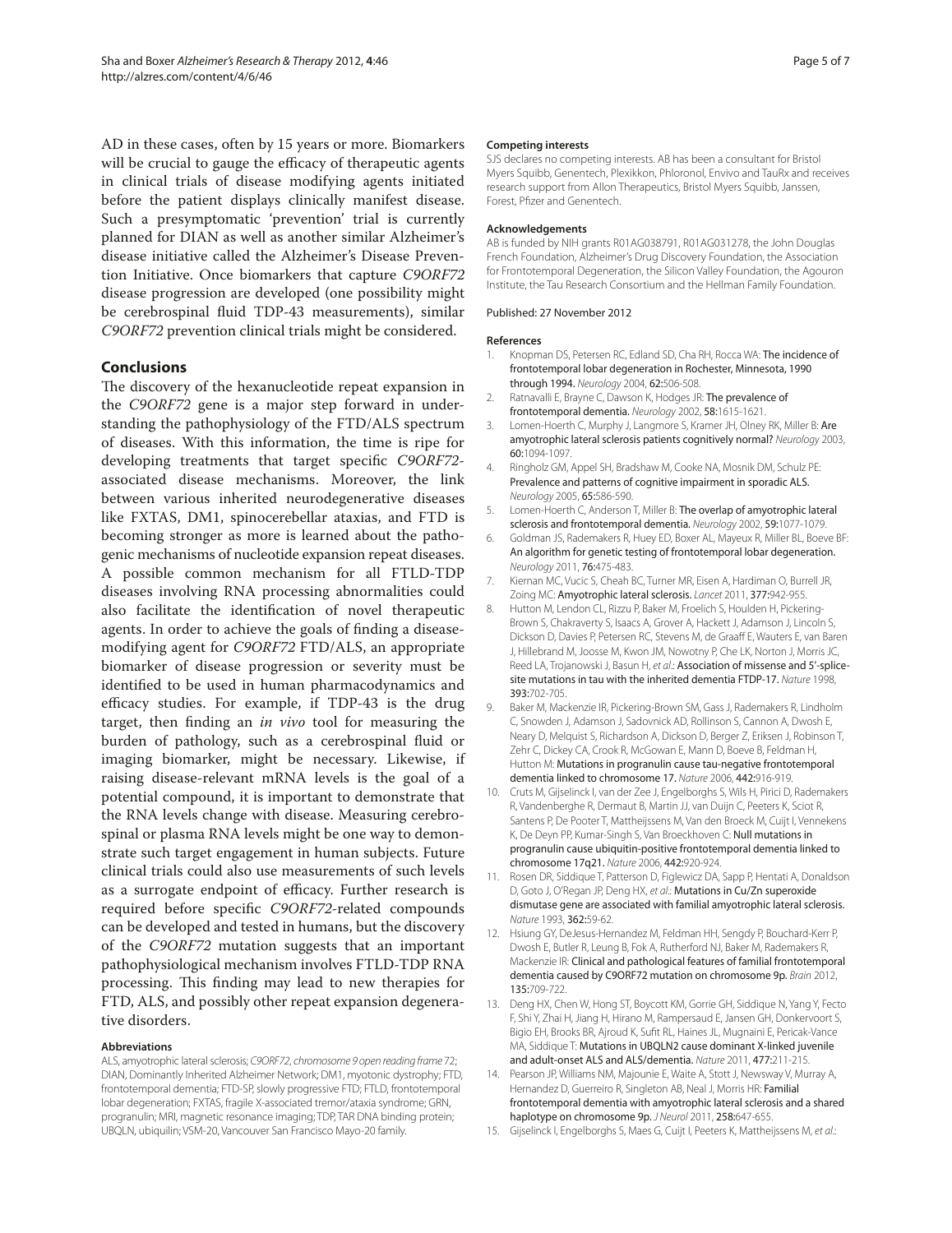Identification of 2 Loci at chromosomes 9 and 14 in a multiplex family with frontotemporal lobar degeneration and amyotrophic lateral sclerosis. Arch Neurol 2010, 67:606-616.

- 16. Boxer AL, Mackenzie IR, Boeve BF, Baker M, Seeley WW, Crook R, Feldman H, Hsiung GY, Rutherford N, Laluz V, Whitwell J, Foti D, McDade E, Molano J, Karydas A, Wojtas A, Goldman J, Mirsky J, Sengdy P, Dearmond S, Miller BL, Rademakers R: Clinical, neuroimaging and neuropathological features of a new chromosome 9p-linked FTD-ALS family. J Neurol Neurosurg Psychiatry 2011, 82:196-203.
- 17. Vance C, Al-Chalabi A, Ruddy D, Smith BN, Hu X, Sreedharan J, Siddique T, Schelhaas HJ, Kusters B, Troost D, Baas F, de Jong V, Shaw CE: Familial amyotrophic lateral sclerosis with frontotemporal dementia is linked to a locus on chromosome 9p13.2-21.3. Brain 2006, 129:868-876.
- 18. Morita M, Al-Chalabi A, Andersen PM, Hosler B, Sapp P, Englund E, Mitchell JE, Habgood JJ, de Belleroche J, Xi J, Jongjaroenprasert W, Horvitz HR, Gunnarsson LG, Brown RH Jr: A locus on chromosome 9p confers susceptibility to ALS and frontotemporal dementia. Neurology 2006, 66:839-844.
- 19. Momeni P, Schymick J, Jain S, Cookson MR, Cairns NJ, Greggio E, Greenway MJ, Berger S, Pickering-Brown S, Chiò A, Fung HC, Holtzman DM, Huey ED, Wassermann EM, Adamson J, Hutton ML, Rogaeva E, St George-Hyslop P, Rothstein JD, Hardiman O, Grafman J, Singleton A, Hardy J, Traynor BJ: Analysis of IFT74 as a candidate gene for chromosome 9p-linked ALS-FTD. BMC Neurol 2006, 6:44.
- 20. Luty AA, Kwok JB, Thompson EM, Blumbergs P, Brooks WS, Loy CT, Dobson-Stone C, Panegyres PK, Hecker J, Nicholson GA, Halliday GM, Schofield PR: Pedigree with frontotemporal lobar degeneration – motor neuron disease and Tar DNA binding protein-43 positive neuropathology: genetic linkage to chromosome 9. BMC Neurol 2008, 8:32.
- 21. Valdmanis PN, Dupre N, Bouchard JP, Camu W, Salachas F, Meininger V, Strong M, Rouleau G: Three families with amyotrophic lateral sclerosis and frontotemporal dementia with evidence of linkage to chromosome 9p. Arch Neurol 2007, 64:240-245.
- 22. Le Ber I, Camuzat A, Berger E, Hannequin D, Laquerrière A, Golfier V, Seilhean D, Viennet G, Couratier P, Verpillat P, Heath S, Camu W, Martinaud O, Lacomblez L, Vercelletto M, Salachas F, Sellal F, Didic M, Thomas-Anterion C, Puel M, Michel BF, Besse C, Duyckaerts C, Meininger V, Campion D, Dubois B, Brice A; French Research Network on FTD/FTD-MND: Chromosome 9plinked families with frontotemporal dementia associated with motor neuron disease. Neurology 2009, 72:1669-1676.
- 23. DeJesus-Hernandez M, Mackenzie IR, Boeve BF, Boxer AL, Baker M, Rutherford NJ, Nicholson AM, Finch NA, Flynn H, Adamson J, Kouri N, Wojtas A, Sengdy P, Hsiung GY, Karydas A, Seeley WW, Josephs KA, Coppola G, Geschwind DH, Wszolek ZK, Feldman H, Knopman DS, Petersen RC, Miller BL, Dickson DW, Boylan KB, Graff -Radford NR, Rademakers R: Expanded GGGGCC hexanucleotide repeat in noncoding region of C9ORF72 causes chromosome 9p-linked FTD and ALS. Neuron 2011, 72:245-256.
- 24. Renton AE, Majounie E, Waite A, Simón-Sánchez J, Rollinson S, Gibbs JR, Schymick JC, Laaksovirta H, van Swieten JC, Myllykangas L, Kalimo H, Paetau A, Abramzon Y, Remes AM, Kaganovich A, Scholz SW, Duckworth J, Ding J, Harmer DW, Hernandez DG, Johnson JO, Mok K, Ryten M, Trabzuni D, Guerreiro RJ, Orrell RW, Neal J, Murray A, Pearson J, Jansen IE, et al.: A hexanucleotide repeat expansion in C9ORF72 is the cause of chromosome 9p21-linked ALS-FTD. Neuron 2011, 72:257-268.
- 25. Sha SJ, Takada LT, Rankin KP, Yokoyama JS, Rutherford NJ, Fong JC, Khan B, Karydas A, Baker MC, DeJesus-Hernandez M, Pribadi M, Coppola G, Geschwind DH, Rademakers R, Lee SE, Seeley W, Miller BL, Boxer AL: Frontotemporal dementia due to C9ORF72 mutations. Neurology 2012, 79:1002-1011.
- 26. Boeve BF, Boylan KB, Graff -Radford NR, DeJesus-Hernandez M, Knopman DS, Pedraza O, Vemuri P, Jones D, Lowe V, Murray ME, Dickson DW, Josephs KA, Rush BK, Machulda MM, Fields JA, Ferman TJ, Baker M, Rutherford NJ, Adamson J, Wszolek ZK, Adeli A, Savica R, Boot B, Kuntz KM, Gavrilova R, Reeves A, Whitwell J, Kantarci K, Jack CR Jr, Parisi JE, et al.: Characterization of frontotemporal dementia and/or amyotrophic lateral sclerosis associated with the GGGGCC repeat expansion in C9ORF72. Brain 2012, 135:765-783.
- 27. Mahoney CJ, Beck J, Rohrer JD, Lashley T, Mok K, Shakespeare T, Yeatman T, Warrington EK, Schott JM, Fox NC, Rossor MN, Hardy J, Collinge J, Revesz T, Mead S, Warren JD: Frontotemporal dementia with the C9ORF72 hexanucleotide repeat expansion: clinical, neuroanatomical and neuropathological features. Brain 2012, 135:736-750.
- 28. Stewart H, Rutherford NJ, Briemberg H, Krieger C, Cashman N, Fabros M, Baker M, Fok A, DeJesus-Hernandez M, Eisen A, Rademakers R, Mackenzie IR: Clinical and pathological features of amyotrophic lateral sclerosis caused by mutation in the C9ORF72 gene on chromosome 9p. Acta Neuropathol 2012, 123:409-417.
- 29. Simón-Sánchez J, Dopper EG, Cohn-Hokke PE, Hukema RK, Nicolaou N, Seelaar H, de Graaf JR, de Koning I, van Schoor NM, Deeg DJ, Smits M, Raaphorst J, van den Berg LH, Schelhaas HJ, De Die-Smulders CE, Majoor-Krakauer D, Rozemuller AJ, Willemsen R, Pijnenburg YA, Heutink P, van Swieten JC: The clinical and pathological phenotype of C9orf72 hexanucleotide repeat expansions. Brain 2012, 135:723-735.
- 30. Murray ME, DeJesus-Hernandez M, Rutherford NJ, Baker M, Duara R, Graff Radford NR, Wszolek ZK, Ferman TJ, Josephs KA, Boylan KB, Rademakers R, Dickson DW: Clinical and neuropathologic heterogeneity of c9FTD/ALS associated with hexanucleotide repeat expansion in C9ORF72. Acta Neuropathol 2011, 122:673-690.
- 31. Mackenzie IR, Neumann M, Baborie A, Sampathu DM, Du Plessis D, Jaros E, Perry RH, Trojanowski JQ, Mann DM, Lee VM: A harmonized classification system for FTLD-TDP pathology. Acta Neuropathol 2011, 122:111-113.
- 32. Snowden JS, Rollinson S, Thompson JC, Harris JM, Stopford CL, Richardson AM, Jones M, Gerhard A, Davidson YS, Robinson A, Gibbons L, Hu Q, DuPlessis D, Neary D, Mann DM, Pickering-Brown SM: Distinct clinical and pathological characteristics of frontotemporal dementia associated with C9ORF72 mutations. Brain 2012, 135:693-708.
- 33. Brettschneider J, Van Deerlin VM, Robinson JL, Kwong L, Lee EB, Ali YO, Safren N, Monteiro MJ, Toledo JB, Elman L, McCluskey L, Irwin DJ, Grossman M, Molina-Porcel L, Lee VM, Trojanowski JQ: Pattern of ubiquilin pathology in ALS and FTLD indicates presence of C9ORF72 hexanucleotide expansion. Acta Neuropathol 2012, 123:825-839.
- 34. Troakes C, Maekawa S, Wijesekera L, Rogelj B, Siklós L, Bell C, Smith B, Newhouse S, Vance C, Johnson L, Hortobágyi T, Shatunov A, Al-Chalabi A, Leigh N, Shaw CE, King A, Al-Sarraj S: An MND/ALS phenotype associated with C9orf72 repeat expansion: Abundant p62-positive, TDP-43-negative inclusions in cerebral cortex, hippocampus and cerebellum but without associated cognitive decline. Neuropathology 2011, 32:505-514.
- 35. Al-Sarraj S, King A, Troakes C, Smith B, Maekawa S, Bodi I, Rogelj B, Al-Chalabi A, Hortobágyi T, Shaw CE: p62 positive, TDP-43 negative, neuronal cytoplasmic and intranuclear inclusions in the cerebellum and hippocampus define the pathology of C9orf72-linked FTLD and MND/ ALS. Acta Neuropathol 2011, 122:691-702.
- 36. Krzyzosiak WJ, Sobczak K, Wojciechowska M, Fiszer A, Mykowska A, Kozlowski P: Triplet repeat RNA structure and its role as pathogenic agent and therapeutic target. Nucleic Acids Res 2012, 40:11-26.
- 37. Gijselinck I, Van Langenhove T, van der Zee J, Sleegers K, Philtjens S, Kleinberger G, Janssens J, Bettens K, Van Cauwenberghe C, Pereson S, Engelborghs S, Sieben A, De Jonghe P, Vandenberghe R, Santens P, De Bleecker J, Maes G, Bäumer V, Dillen L, Joris G, Cuijt I, Corsmit E, Elinck E, Van Dongen J, Vermeulen S, Van den Broeck M, Vaerenberg C, Mattheijssens M, Peeters K, Robberecht W, et al.: A C9orf72 promoter repeat expansion in a Flanders-Belgian cohort with disorders of the frontotemporal lobar degeneration-amyotrophic lateral sclerosis spectrum: a gene identification study. Lancet Neurol 2011, 11:54-65.
- Sofola OA, Jin P, Qin Y, Duan R, Liu H, de Haro M, Nelson DL, Botas J: RNAbinding proteins hnRNP A2/B1 and CUGBP1 suppress fragile X CGG premutation repeat-induced neurodegeneration in a Drosophila model of FXTAS. Neuron 2007, 55:565-571.
- 39. Todd PK, Paulson HL: RNA-mediated neurodegeneration in repeat expansion disorders. Ann Neurol 2010, 67:291-300.
- 40. Wheeler TM: Myotonic dystrophy: therapeutic strategies for the future. Neurotherapeutics 2008, 5:592-600.
- 41. Wheeler TM, Sobczak K, Lueck JD, Osborne RJ, Lin X, Dirksen RT, Thornton CA: Reversal of RNA dominance by displacement of protein sequestered on triplet repeat RNA. Science 2009, 325:336-339.
- 42. Mulders SA, van den Broek WJ, Wheeler TM, Croes HJ, van Kuik-Romeijn P, de Kimpe SJ, Furling D, Platenburg GJ, Gourdon G, Thornton CA, Wieringa B, Wansink DG: Triplet-repeat oligonucleotide-mediated reversal of RNA toxicity in myotonic dystrophy. Proc Natl Acad Sci U S A 2009, 106:13915-13920.
- 43. Kole R, Krainer AR, Altman S: RNA therapeutics: beyond RNA interference and antisense oligonucleotides. Nat Rev Drug Discov 2012, 11:125-140.
- 44. Yamashita M, Nonaka T, Arai T, Kametani F, Buchman VL, Ninkina N, Bachurin